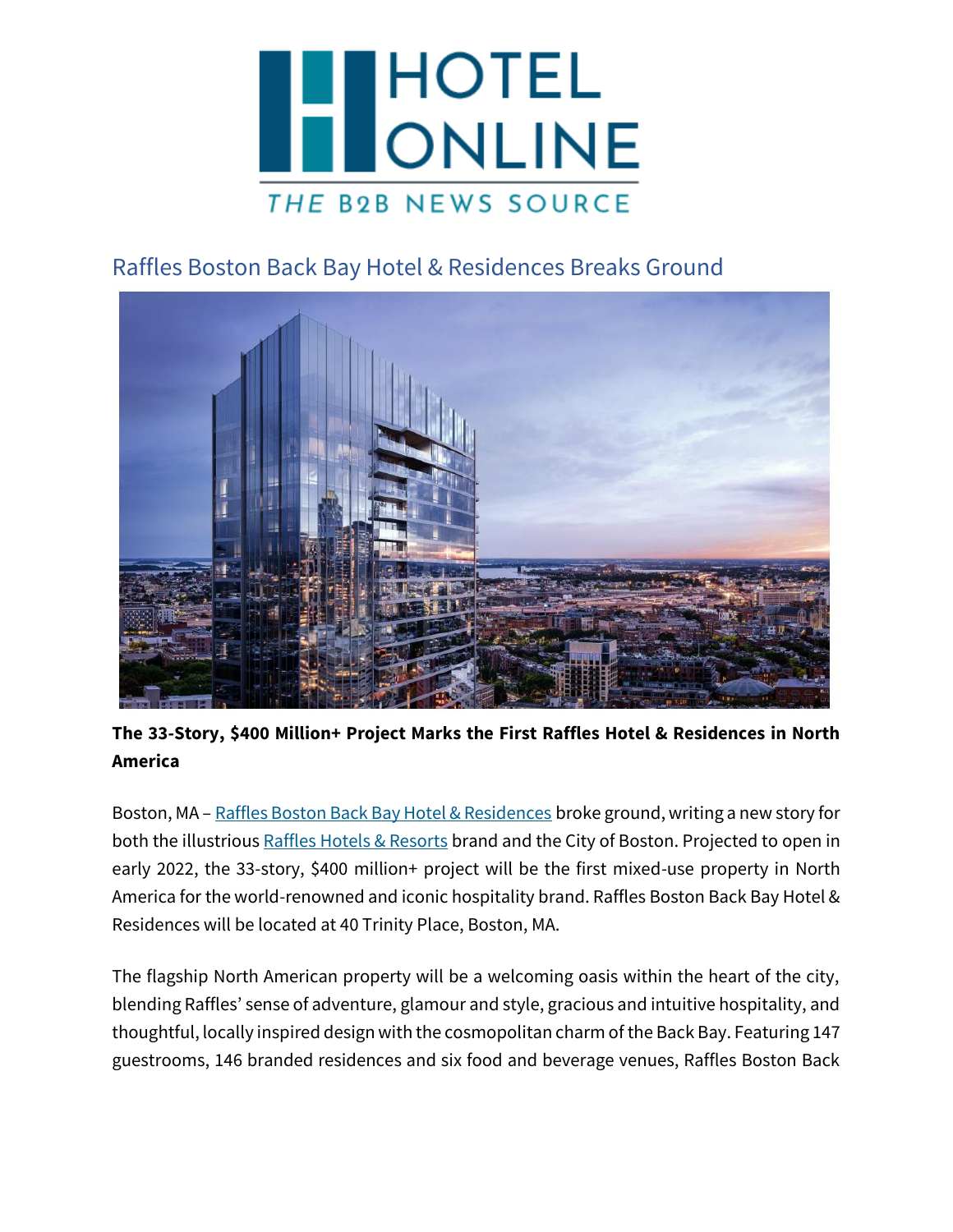Bay Hotel & Residences joins Raffles' prestigious collection of 14 individually unique and timeless properties located in the world's most fascinating cities and vibrant destinations.

The project will provide over \$22 million in public benefits in total, including street and public realm improvements, seven on-site affordable housing units and a contribution of over \$13 million that will support additional affordable housing in Boston.

Raffles Boston Back Bay Hotel & Residences is being developed in a joint venture between Trinity Stuart LLC, which is a partnership between two Boston entities: hoteliers Gary and Jeffrey Saunders of Saunders Hotel Group and developer Jordan Warshaw of The Noannet Group, together with their equity partner Cain International. Accor, world-leading augmented hospitality group and the Paris-based parent of Raffles Hotels & Resorts, is the hotel management partner, and Madison Realty Capital is providing \$314 million in construction financing.

Mayor Martin J. Walsh applauded the development and pointed to its public benefits, stating, "Raffles Boston Back Bay Hotel & Residences will create job opportunities for our residents, and improved street and pedestrian connections in the Back Bay. In addition to the creation of seven on-site income-restricted units, the project will provide over \$13 million to support affordable housing. I am pleased that Accor chose Boston as its first home in North America for a Raffles Hotel & Residences. I thank all of the partners involved for their vision, hard work and collaboration on this transformational Back Bay project."

"Raffles is one of the most iconic names in the world, while the Back Bay is one of the most iconic neighborhoods in world. In researching potential hotel partners for this project, we became enamoured with everything Raffles stood for. Every member of the Accor team, from the CEO to the head of design, shares the Raffles vision of creating beautiful, iconic buildings with warm, friendly service that seamlessly blend into their environments – always timeless, always local, never generic, trendy or stuffy. This project will quite literally write a new story for Boston, bringing Raffles' fabled heritage and love for adventure, design, art, and culture to our city. We are so grateful to Mayor Walsh, all the elected officials, dedicated Boston and Massachusetts agency staff, along with our valued neighbours here in the Back Bay for collaborating with us on this spectacular development," said Jordan Warshaw, President of The Noannet Group.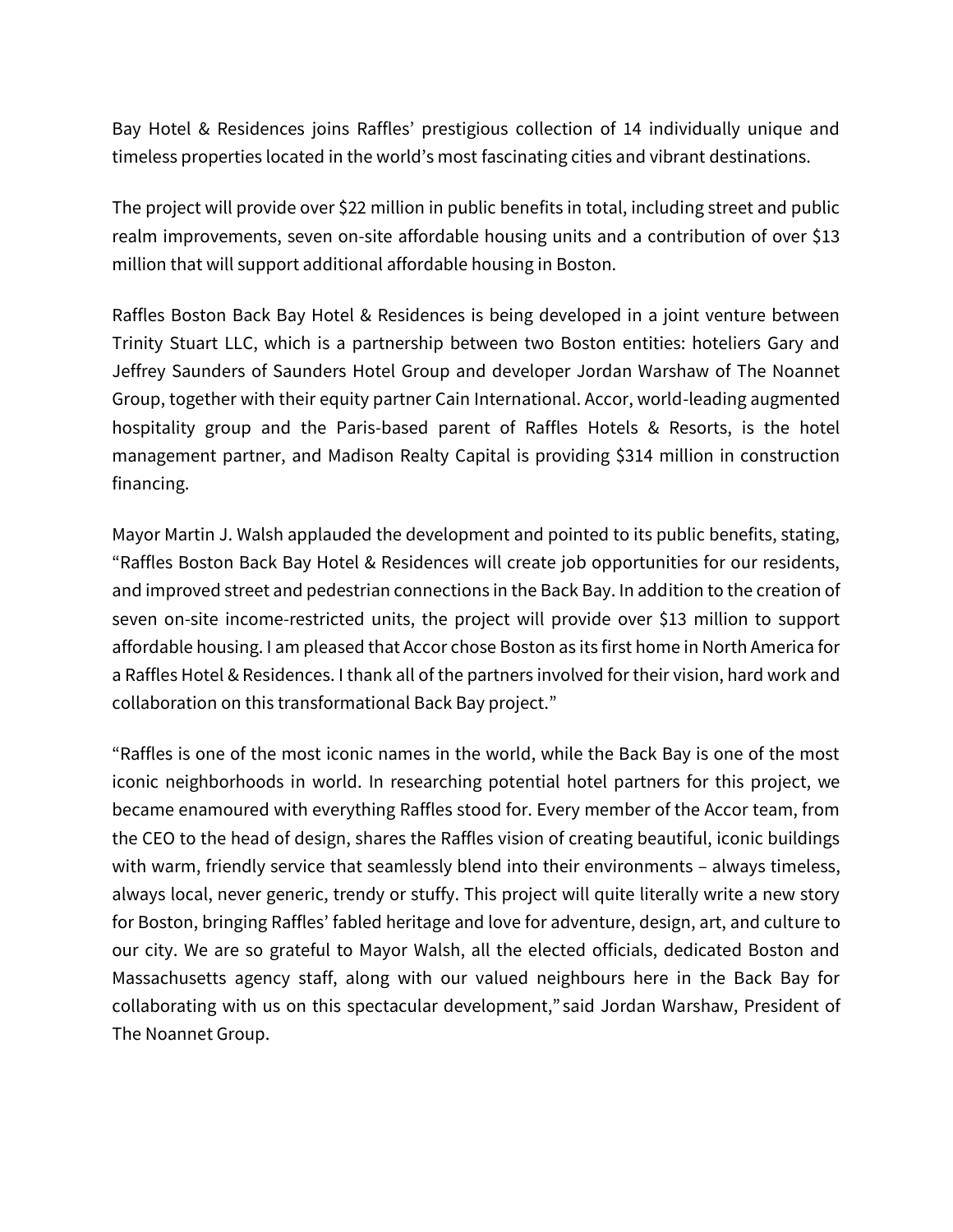Saunders Hotel Group Chairman, Gary Saunders said, "Our family has owned iconic hotels throughout the Back Bay for over three generations; to partner with Raffles, a brand that so thoroughly understands and honors the intersection of global and local, is a triumph for the City. This property will reflect the community it serves in Boston, from its design to its amenities, and we feel it will be unlike anything the city has seen before. Not only will the legendary Raffles hospitality serve its guests and residents, but with six food and beverage venues, it will become a destination that welcomes all Bostonians."

"We are proud to unveil the first Raffles Hotel & Residences in North America alongside such passionate and likeminded partners who embrace Raffles' timeless essence and genuinely understand how extraordinary and special our Raffles properties truly are," said Heather McCrory, CEO, Accor North & Central America. "With plans to continue building upon the brand's illustrious history through the expansion of our collection of legendary Raffles hotels worldwide, we are honored to open the first North American property in such a dynamic and historically important city. Raffles Boston Back Bay Hotel & Residences will undoubtedly become one of the city's most sought-after destinations and a reference for outstanding and intuitive service, inimitable style and distinctive and personalized experiences."

Known and loved as an oasis for the well-traveled, the first Raffles opened its doors in 1887 in Singapore. For more than a century, Raffles has set the standard for exceptional hospitality, playing host to remarkable cultural moments, and serving as a haven for royalty, film stars, writers and artists. Catering to the most discerning travelers and residents, Raffles Boston Back Bay Hotel & Residences will offer personal and discreet service, unparalleled charm and extraordinary adventure that are synonymous with the Raffles name.

Architecture and design are distinguishing elements of all Raffles properties. Every hotel within the portfolio is unique, with its own sense of place – each carefully designed and tastefully decorated to create a warm, welcoming and cultured ambiance infused with a local essence. To bring the Raffles Boston Back Bay Hotel & Residences vision to life, a team of award-winning architecture and design experts have been appointed to give the new property an inviting personality that is uniquely "of Boston." Raffles Boston Back Bay Hotel & Residences will reveal a remarkable and dramatic exterior designed by Boston-based architectural firm The Architectural Team, Inc., as well as stunning hotel interiors fashioned by Stonehill Taylor, and stylish and refined residential interiors created by Rockwell Group.